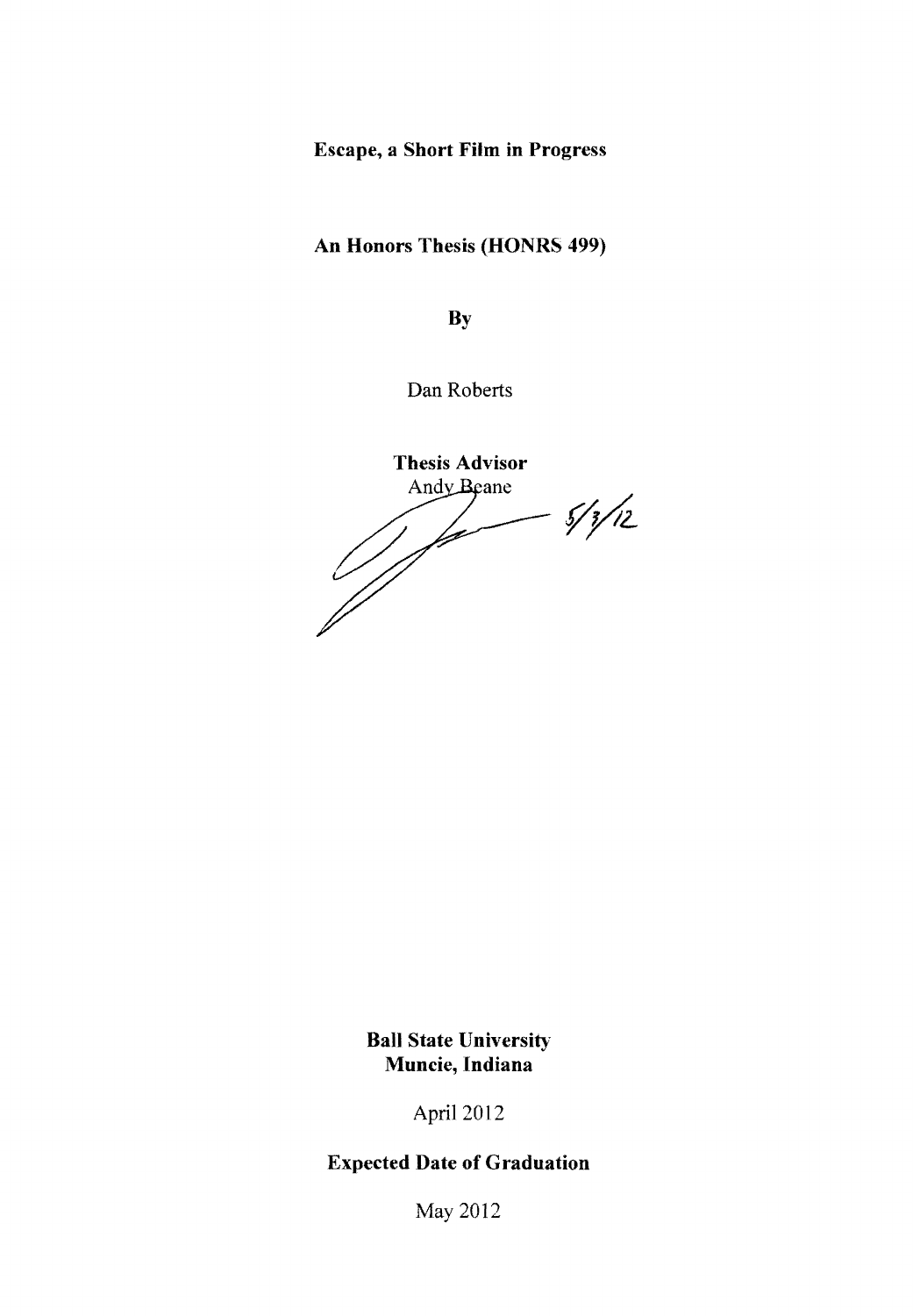#### Abstract

Animation is an oft misunderstood form of art; many casual observers think it to be nothing more than pretty colors and funny characters. In a time where computer animation and video games are at the forefront of entertainment, it is grossly inappropriate to hold onto this misconception. By delving into the creation of an animated short throughout its evolution, I hope to illuminate the elaborate process that goes into a piece of animation.

### Acknowledgements

I would like to thank Professor Andy Beane for advising me throughout the project and guiding me through the various principles and aspects of animation throughout my college career.

I would like to thank Professor John Ludwick for helping me fine tune my story and refine my skills in animation.

I would like to thank Patrick Shaw and Jonathan Strong for helping create the various assets of the short film, lending their expertise in areas unfamiliar to myself, and giving the first inklings of life to a digital hamster.

I would like to thank my wife Catherine Roberts for the initial idea for the short film and the unwavering support throughout trials and tribulations throughout this project and all other endeavors.

### Artist Statement

I am a character animator, working primarily in the program Maya by Autodesk. As an animator, it is my goal to portray characters in a manner that both entertains an audience as well as clearly conveys thoughts and emotions. One of the most rewarding experiences is when a character goes from a lifeless model on a computer screen to a living, breathing being. In my short film, *Escape,* as well as my other endeavors, I strive to make the audience empathetic with my characters; I want those watching my pieces to smile when the character is happy and to feel their heartstrings reverberate when the character is hurting inside.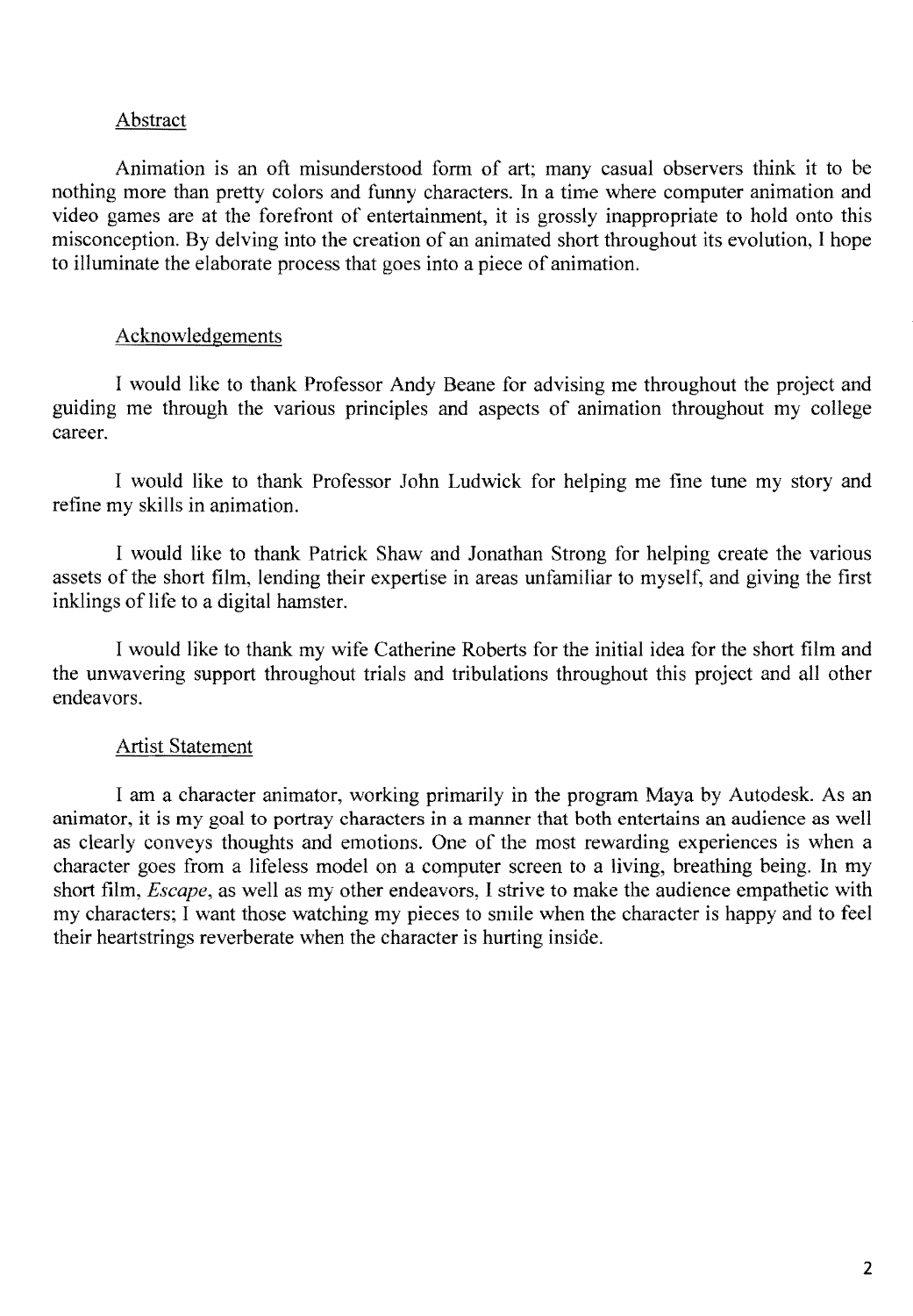When the average person sits down to watch an animated feature-length film, most think it to be a simple process. The traditional 2D animation artists surely pulled hundreds of perfectly rendered images straight from their mind's eye; the contemporary 3D animators undoubtedly press a few buttons on their state of the art animation wonder-machines. Sitting in a room with the animation-illiterate is enough to make an animator nauseous from overexposure to misconceptions. To tell them that a feature-length animator is considered successful if they accomplish five minutes of animation a year would be to completely overwhelm them in disbelief. Showing them a short film of a mere thirty seconds that took well over two weeks to produce garners nothing more than blank stares and disbelief that it took that much time for such little product.

 $3.9 \pm 0.0004$ 

To make a short film tends to be a daunting task to any filmmaker, regardless of their medium. In the field of 3D or computer animation, that fact does not change. The very beginning of any film starts with an idea for a story and eventually a full script; from there, concept artists start crafting the overall look of the film while storyboard artists tum the script into a visual experience. Once the concept designs are completed, modelers begin creating the various assets that range from simple props and objects to complete characters and environments. After the storyboards are done, they are cut to time with early audio (an animatic) in order to get an overall sense of the flow of the entire story; for the most part, the majority of edits and cuts in a computer animated film take place in this stage. Before the real animation starts, layout artists begin converting the 2D animatic into 3D layout which gives the animators a better idea of camera angles and moves as well as where the characters live within a scene.

Over the past two years, I have been working and collaborating with several colleagues to create, produce, animate and direct an animated short film, *Escape.* I have personally moved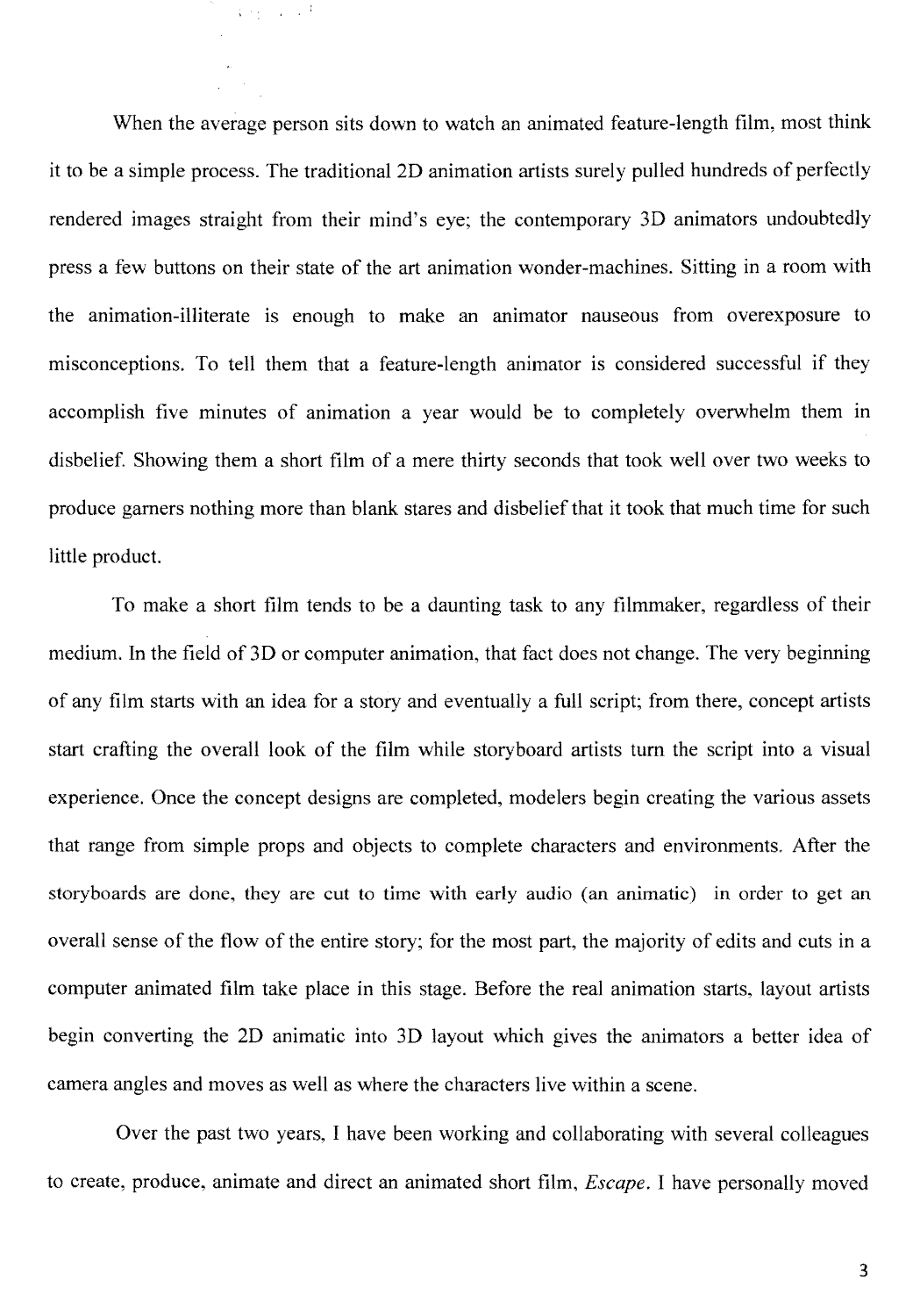through the aforementioned stages of pre-production through to my current state of the film in order to better understand what it is like to work in a production pipeline, from beginning to end. As a student of animation wanting to break into the industry, I find it to be of the utmost importance to truly comprehend what every stage of producing a film warrants and how the workflow is arranged. In addition to gaining a more in-depth appreciation for the various aspects, I also wanted to have a heavy hand in the full creation of this film in order to make sure that the story of this short is told.

To be brief, my short film, *Escape,* is about an agoraphobic man named Marvin and his anthropomorphic hamster, Boris. Marvin dreams of world travel but has extreme trepidation over simply retrieving the newspaper. One day with the help from Boris, Marvin comes across a seemingly viable solution to his problems: an HDTV with a travel channel package and free home delivery. Upon watching the TV, Marvin becomes entirely engrossed in the programs and begins fantasizing that he and Boris are really traveling to these exotic locations. Returning from his reverie, Marvin notices something amiss; Boris is not is his cage and is nowhere to be found. He catches a glimpse of his beloved pet and friend about to slip out through the front door, and Marvin begins begging him to come back. With a smirk and a farewell wave, the hamster jumps through the mail-slot and is gone. Horrified, Marvin bolts for the door, whips it open and is outside before he knows what has even happened. This is a story that I feel deserves to be told. While it hopefully is found to be entertaining, I also hope to stress the ideas of friendship, camaraderie, and the notion of overcoming one's obstacles with the power of friendship.

In contemporary society, entertainment is always a factor in everyday life. One of the main forms of dependable entertainment is movies or, more specifically, animated movies. By focusing my talents into creating a short film, I am making the effort to epitomize what it means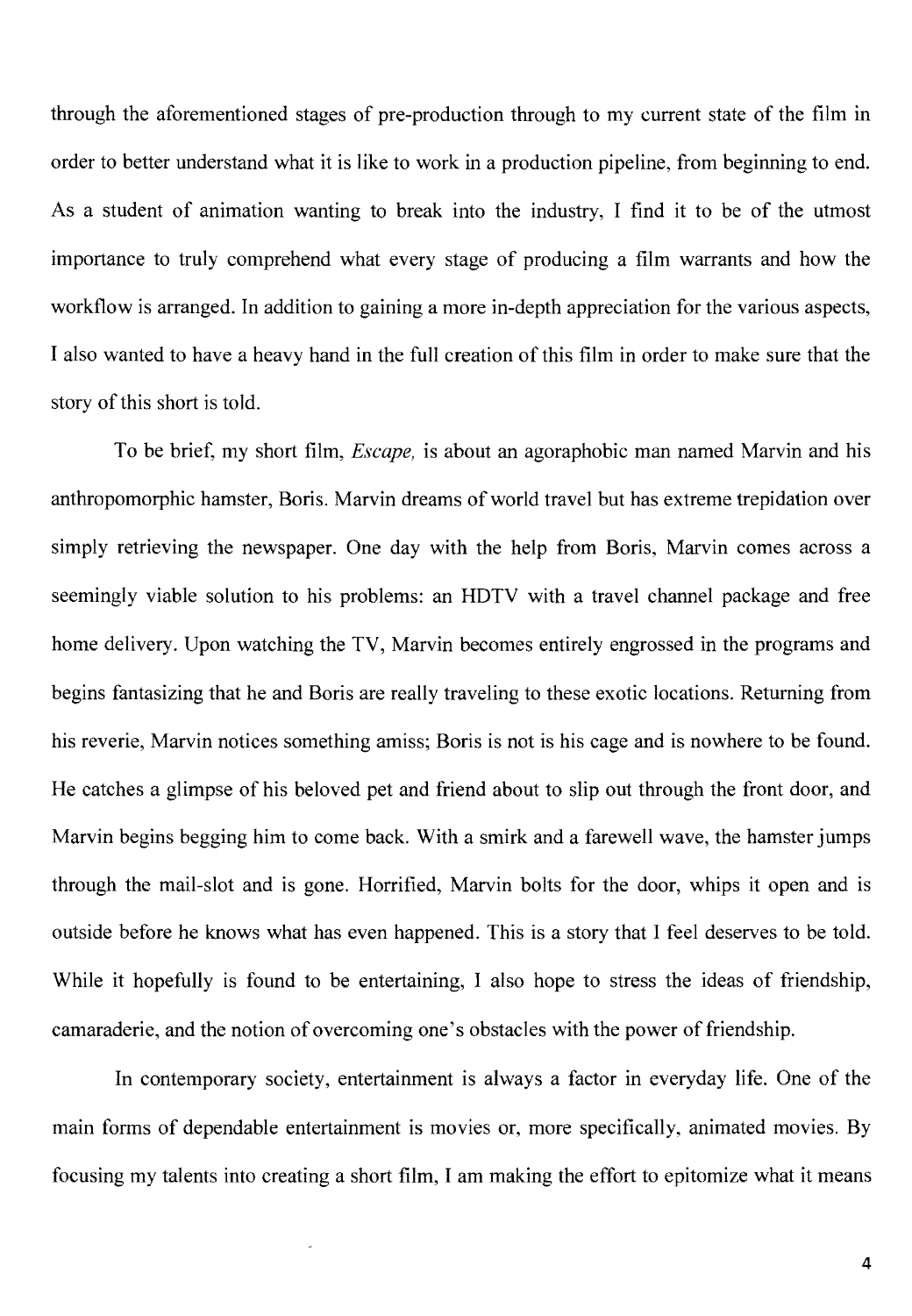to work in this particular industry; my job is to share an experience, a story, or a lesson and do so in an entertaining manner. Just as Aesop taught life lessons through comical or at least interesting short stories, I also hope to instill some minor truth or lesson in my short film as well as any animated endeavor I undertake in the future.

One might think that a short film about a man and his hamster does not carry much emotional or inspirational weight, but that is exactly what I am trying to bring to the story. While it is intended to be largely comical, *Escape* is also meant to illustrate the ability to overcome fear and anxiety with the help of a friend. The main character is simply not strong enough to accomplish his goal by himself and is only truly able to leave his home with the help of his furry friend. Just as Gandalf the Grey prodded poor Bilbo out of his comfortable little hole, so does Boris the Hamster force Marvin out of his shuttered existence.

Although this particular motif of friendship has been repeated throughout various stories, it remains to be just as pertinent, if not more so now. In a time where Facebook, Twitter, and texting isolate us from direct contact from one other, it is incredibly easy to lose sight of the importance of maintaining a physical friendship with another being. That outside friendship helps to remind us that we are still human; we have feelings and social needs that must be met in order to overcome the great despair that is loneliness. We do feel pain and fear but we need not do it alone.

It is no great surprise that when the majority of people think of animation, the first thoughts that come to mind concern Pixar and the wonderful tales they tell. I do agree that they have exquisite stories concerning the importance of friendship, the power of a child's laughter, and the pains of growing up; however, I would also like to bring to attention the fact that Pixar as well as other firms such as Dreamworks are not the only ones trying to accomplish this. The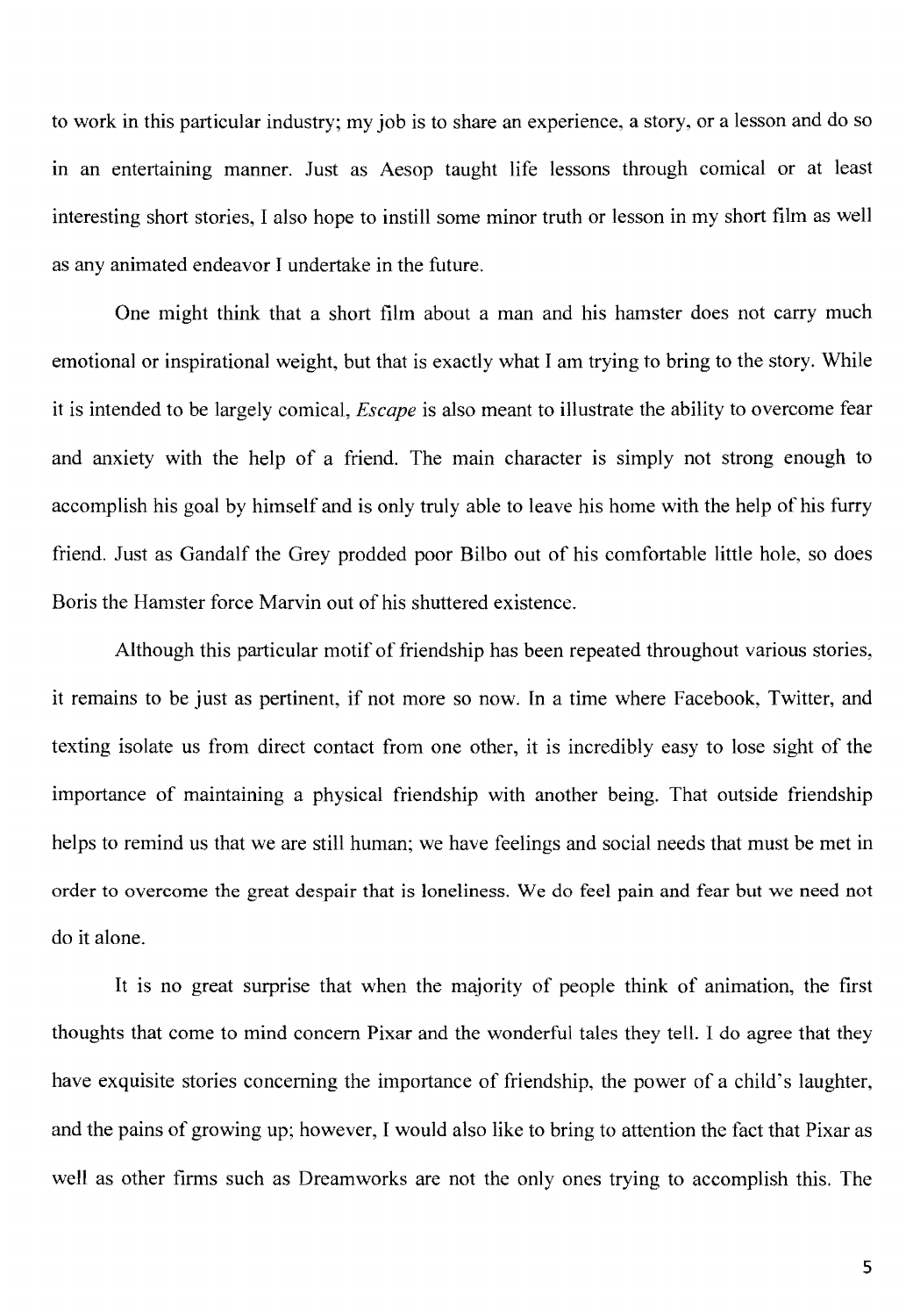gaming industry is striving for much of the same attention for their stories and character-driven tales. The great significance of becoming a stronger animator is to bring out even stronger character performances in both the film and gaming industries, to give these digital puppets more than a passing semblance of humanity.

Over the course of my time spent on this project, I have pulled inspiration from multiple films, experiences, books, conversations, and artists. A couple years ago, I was trying to decide what to do for my thesis when I remembered a short story my wife had written for a class; in this story, an agoraphobic man dreamt of world travel but was only able to do so through his television. She and I began talking about the story and how we might be able to flesh it out a bit more into an animated short. That's when the hamster was born. Not long after that, I gathered a group of my colleagues over a spaghetti dinner in the fall of 2010 in order to organize ourselves into a small production group. We had everything we needed: a screenwriter, a director, a couple of animators, a technical director, and a modeler or two.

Throughout the dinner, our ragtag group began hashing out various ideas and researching different animated shorts in order to find a suitable art style. Some of the films we found included *Cafe Serre* by Denis Bouyer and *Alma* by Rodrigo Blaas. From a visual standpoint, both films feature a strong mix of near-photorealistic environments and more cartoon-like characters as well as solid character animation. The animators on both films also provided very lifelike and entertaining visuals, strongly conveying the characters with which they were working.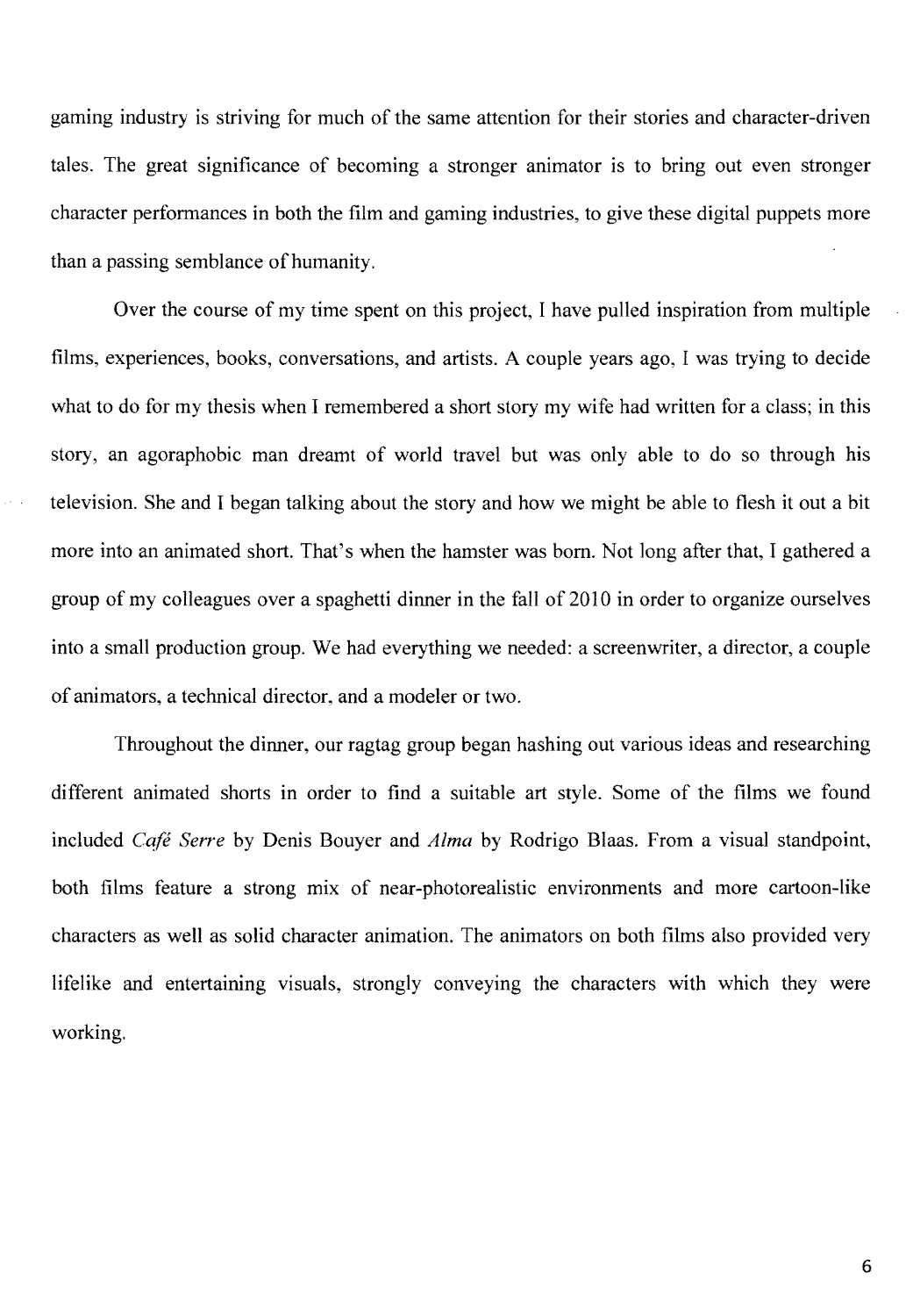Since that night in 2010, I have continued to search on my own for various sources of inspiration. One source that has been nearly invaluable William's is Richard book *The Animator's Survival Kit. Alma* by Rodrigo Blaas



Considered to be the de facto bible of animation, I have pulled countless pieces of information and technique concerning the timing and execution of overall character animation. I have also been lucky enough to have met and talked in length with acting coach and author of *Acting for Animators,* Ed Hooks. Somewhat of an acting guru, Ed hosts talks for schools, organizations, and animation studios in which he discusses ideas and theories that help to pull more human elements into our digital puppets. More recently, I have been in contact with a handful of professional animators in the industry, receiving feedback and valuable critiques on my animation.

As an animator, my creative process starts much like any other type of artist. Everything starts with an idea. Whether it is a ten-second short, a five-minute short film, or even a full feature-length movie, it all comes down to that initial idea. **In** the animation community, artists from around the world at various skill levels compete monthly in the "11 Second Club" competition in which the community moderators select a random clip of dialogue, music, or sound effects to use in an animated short. When I personally start a challenge similar to this, I listen to the audio clip as closely as possible in an effort to glean any detail hidden within it that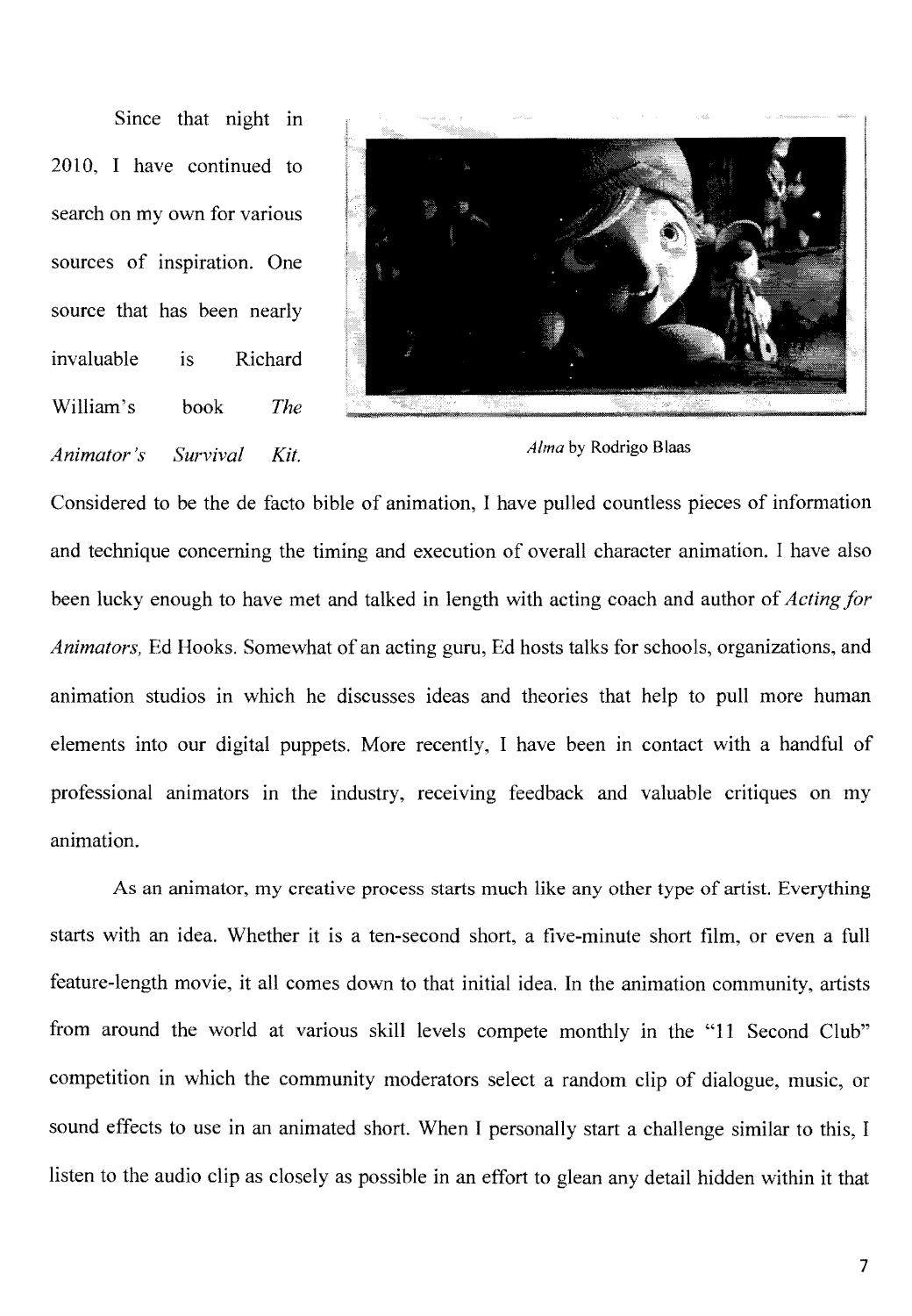might aid in the formulation of an idea (what kind of ambient noise is there, how do the characters sound, are they happy, are they upset, do they have an accent, how quickly or how slowly are they speaking, do they sound like they are worried about money, how old are they, etc.).

With the short film project, everything began somewhat similarly with a rather simple idea. As mentioned before, everything stemmed from a short story my wife had written back in the fall of 2010. Once she, my colleagues, and I fleshed out the story a bit more, it was my job to begin giving the film its visual identity. In spring semester of 2011, I was enrolled in a Conceptual Art/Pre-Production class with Sam Ellis in which I started playing with various ideas on how Marvin the Agoraphobic and Boris the Hamster would look. In addition to the characters, I also started conceptualizing the environments and settings that the duo would populate; it included everything from Marvin's living room to a Japanese sushi bar.

After finishing the Conceptual Art class, I started up in a Post-Production class with John Ludwick in which he helped me begin to polish my animation techniques as well as start the storyboarding process. The class was setup more or less as a forum in which my colleagues and I openly discussed the projects we were working on and offered various critiques and suggestions in order to better each other as digital artists. Over the course of the semester, I worked closely with John to create an entertaining, meaningful, and cohesive storyline.

When the storyboards were finished, I spent a few weeks working on layout, which is basically a three-dimensional representation of the storyboards but cut to proper timing and with scratch audio for a better sense of how the film will flow from beginning to end. At its final layout cut, the film runs for approximately four minutes and consists more or less of forty individual scenes. As of the writing of this paper, the film will not necessarily be completed by